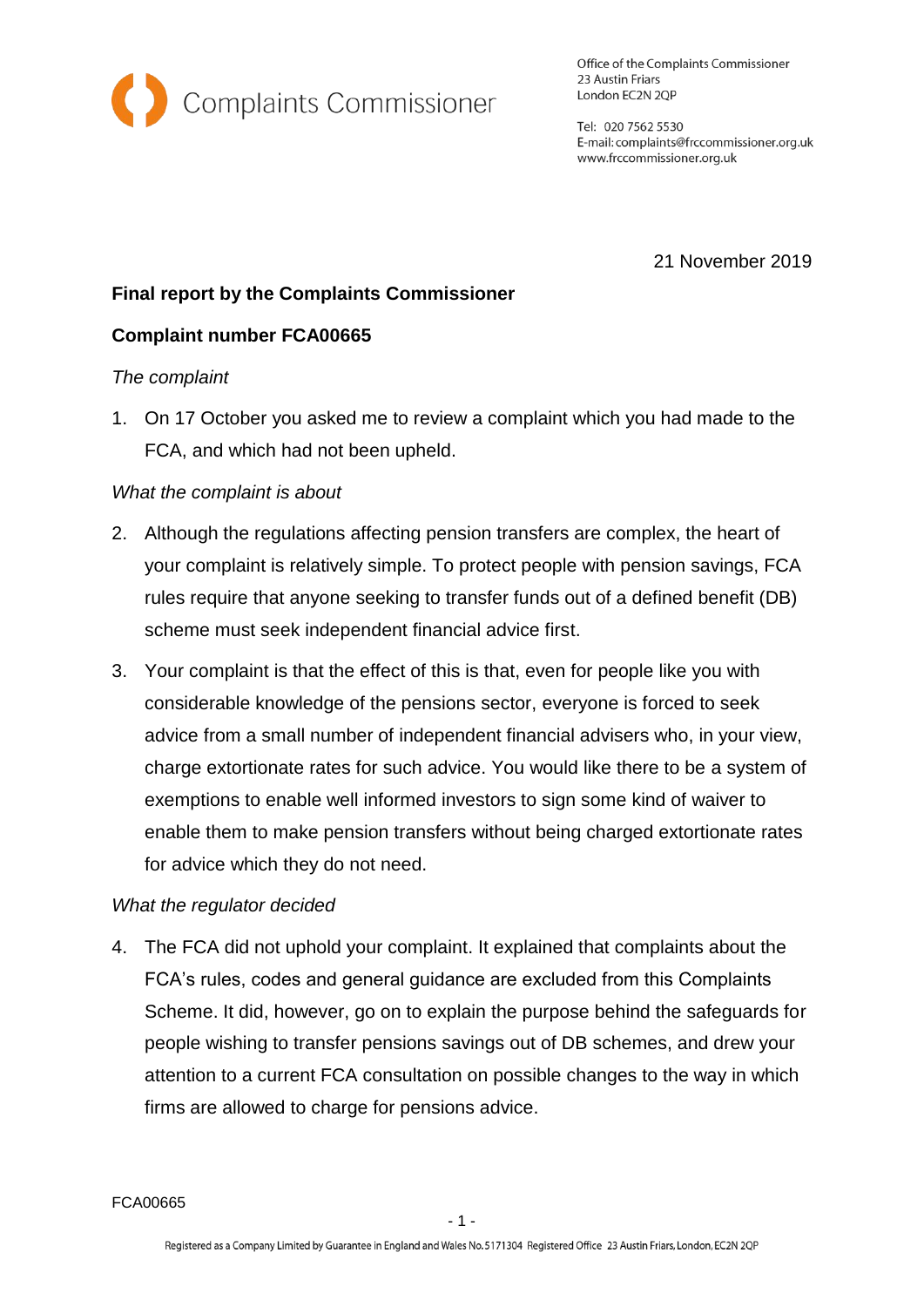*Why you are unhappy with the regulator's decision*

5. In your complaint to me, you say:

*I am being forced by a 'catch-all', unnecessarily blunt regulatory protocol to pay a significant sum of money for advice that I neither need nor want (and am qualified so to decide) and that is on an increasingly challenged assumption I can even find an IFA prepared to execute the transaction in the first place!... the reality of my situation is that I will be made financially worse off by at least £3k as a direct consequence of a regulation which is unfit for purpose (in my specific case) and which manifests in my being exploited by unscrupulous IFA's for 'advice' which I neither need nor want, will reject and am qualified by experience so to do.*

#### *My analysis*

- 6. I sympathise with your position, but I am afraid that I cannot investigate your complaint under this Scheme. The rules of the Scheme are clear – matters such as the making of rules, codes, and general guidance are excluded from the Scheme, so the FCA was right to exclude your complaint.
- 7. It is not uncommon for regulation to have to strike a difficult balance between protecting vulnerable clients and not unnecessarily restricting people who are less vulnerable. Whether the current regulatory requirements strike the right balance in this case is clearly a matter for continuing debate, but it is not a matter which I can resolve.
- 8. In your response to my preliminary report, which set out the arguments above, you have reiterated your concerns, emphasising the following points:
	- a. The potentially significant '£ & time' costs associated with actually finding an Advisor who is even prepared to execute my transaction as an 'insistent client' (I refer you to my original comments re the difficulty of same)
	- b. The wholly unacceptable costs, time & inconvenience associated with being forced to engage in such a charade. In my particular case, NONE of the associated protocols & likely outcomes are for my benefit as an investor; they manifest themselves in Trustees being forbidden by the FCA from executing my direct instruction and by the FCA facilitating sunsequent